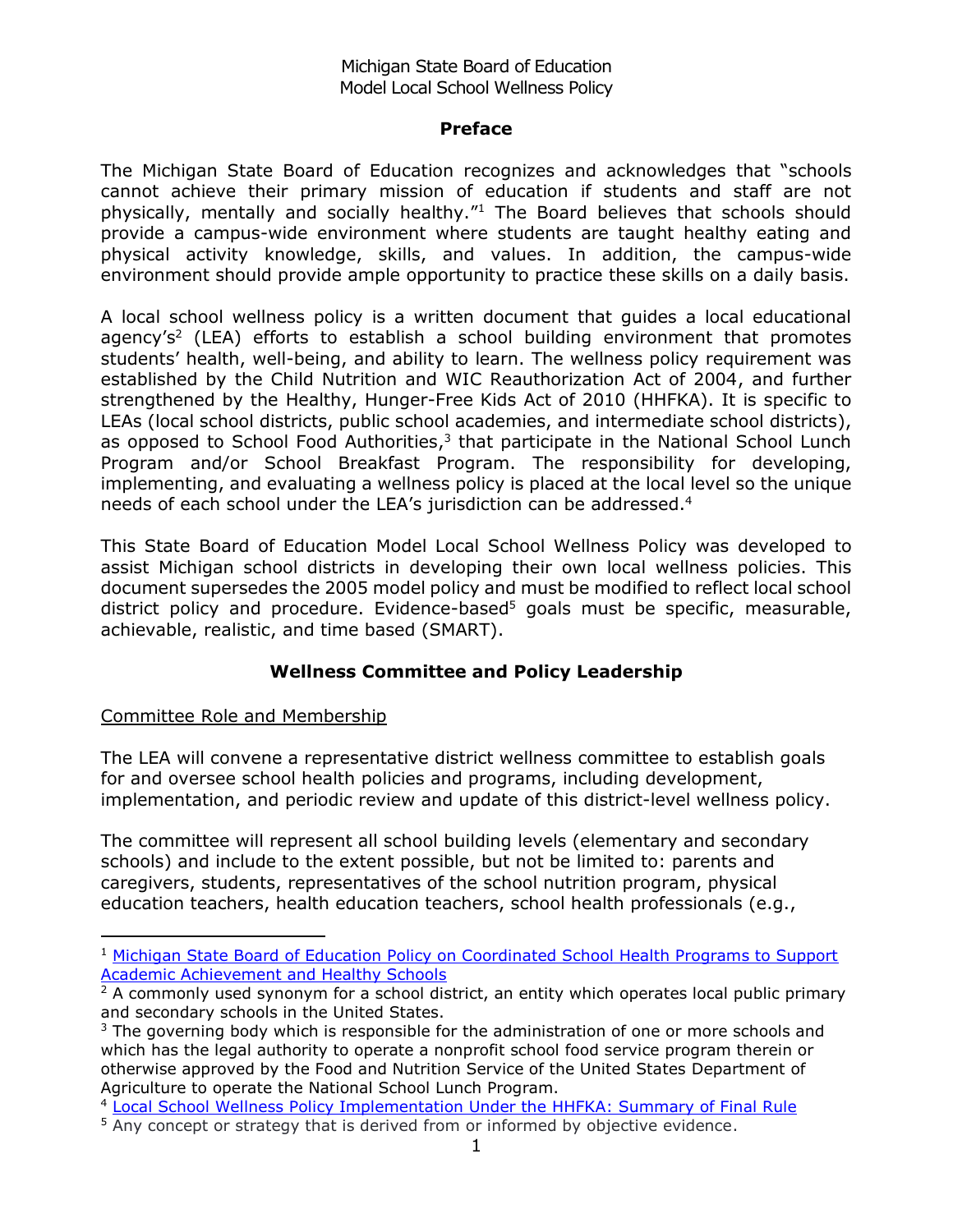#### Michigan State Board of Education Model Local School Wellness Policy

nurses, physicians, dentists, health educators, and other allied health personnel who provide school health services), mental health and social services staff (e.g., school counselors, psychologists, social workers, or psychiatrists), school administrators, school board members, health professionals (e.g., dietitians, doctors, nurses, dentists), and the general public. When possible, membership will also include Supplemental Nutrition Assistance Program Education (SNAP-Ed) coordinators. To the extent possible, the committee will include representatives from each school building and reflect the diversity of the community.<sup>6</sup>

#### Wellness Policy Leadership

The LEA will establish wellness policy leadership of one or more district and/or school building official(s) (e.g., superintendent, building principal) who have the authority and responsibility to ensure each school building complies with this policy.<sup>7</sup>

The designated official(s) for oversight is (Title and contact information):

# **Nutrition**

# Nutrition Education

Every year, all students, Pre-K-12, shall receive nutrition education that is aligned with the Michigan Health Education Grade Level Content Expectations<sup>8</sup> and the Michigan Merit Curriculum Guidelines for Health Education. <sup>9</sup> Nutrition education that teaches the knowledge, skills, and values needed to adopt healthy eating behaviors shall be integrated into the curriculum. Nutrition education information shall be offered throughout the school campus including, but not limited to, school dining areas and classrooms. Staff members who provide nutrition education shall have the appropriate training.<sup>10</sup>

Insert LEA evidence-based SMART goal(s) for Nutrition Education:

#### Nutrition Promotion

 $\overline{a}$ 

Nutrition promotion and education positively influence lifelong eating behaviors by using evidence-based techniques and nutrition messages, and by creating food environments that encourage healthy nutrition choices and participation in school meal programs. Students and staff will receive consistent nutrition messages throughout school buildings, classrooms, gymnasiums, and cafeterias. Nutrition promotion also includes marketing and advertising nutritious foods and beverages to students and is most effective when implemented consistently through a

<sup>6</sup> [Alliance for a Healthier Generation Model Local Wellness Policy](https://www.healthiergeneration.org/_asset/wtqdwu/14-6372_ModelWellnessPolicy.doc) 2016

<sup>7</sup> [Local School Wellness Policy Implementation Under the HHFKA: Summary of Final Rule](http://www.fns.usda.gov/sites/default/files/tn/LWPsummary_finalrule.pdf)

<sup>8</sup> Michigan Department of Education, Michigan Health Education Grade Level Content **Expectations** 

<sup>&</sup>lt;sup>9</sup> Michigan Department of Education, Michigan Merit Curriculum Guidelines for Health Education, V.1.07

<sup>10</sup> [Michigan State Board of Education Model Local Wellness Policy](http://www.michigan.gov/documents/Policy_on_Welness_141434_7.pdf) 2005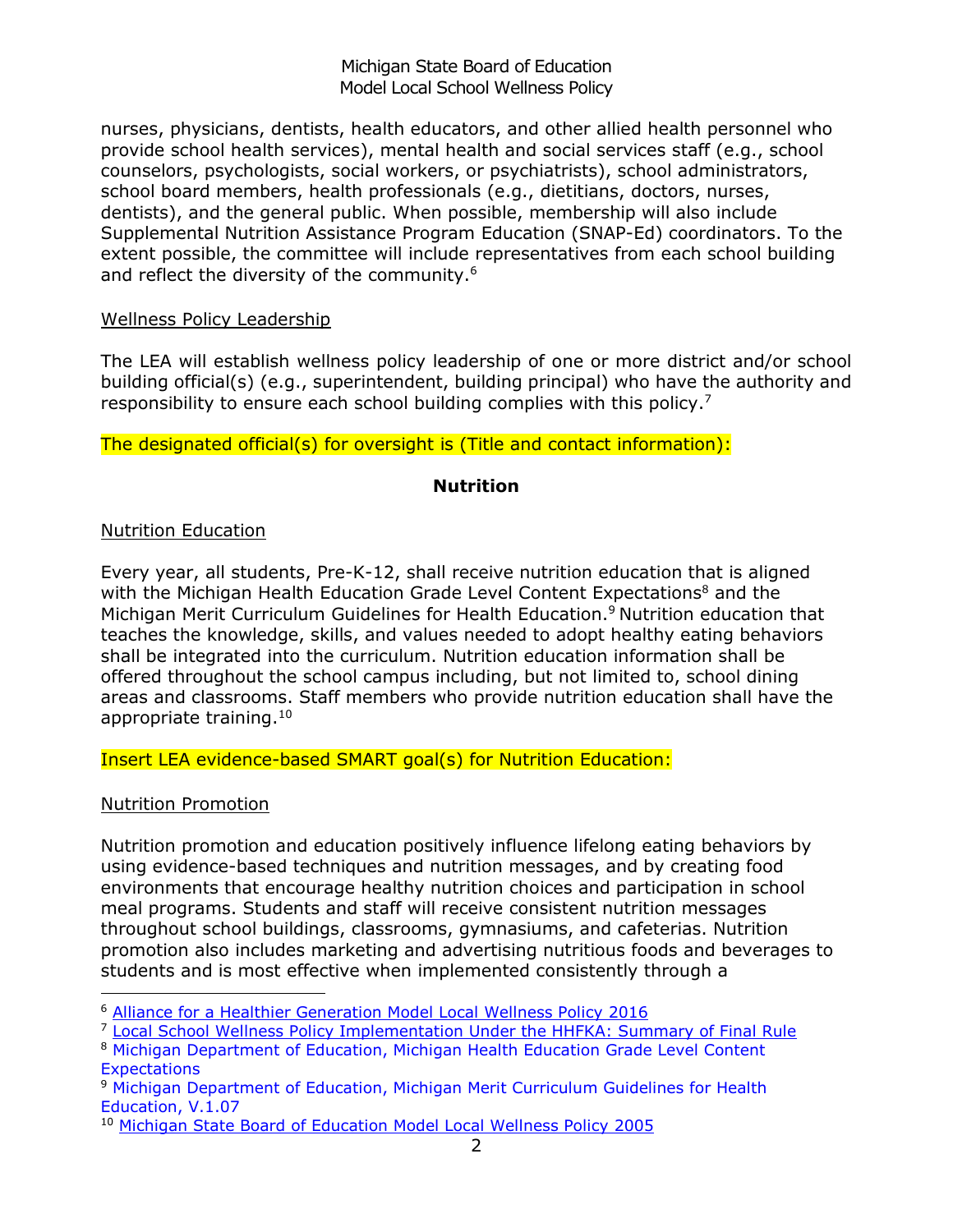#### Michigan State Board of Education Model Local School Wellness Policy

comprehensive and multi-channel approach by school building staff, teachers, parents, students, and the community.

The District will promote healthy food and beverage choices for all students throughout the school campus, as well as encourage participation in school meal programs.<sup>11</sup>

# Insert LEA evidence-based SMART goal(s) for Nutrition Promotion:

# Standards and Nutrition Guidelines for all Foods and Beverages

The District shall encourage students to make nutritious food choices and ensure that all foods and beverages sold to students on the school campus $^{12}$  during the school  $day<sup>13</sup>$  are consistent with federal and state regulations.

Reimbursable school meals must meet requirements found in United States Department of Agriculture (USDA)'s Nutrition Standards for School Meals.<sup>14</sup> All foods and beverages sold to students outside the federally regulated child nutrition programs (referred to as "competitive" foods and beverages) must be consistent with USDA's Smart Snacks in School nutrition standards<sup>15</sup> and Michigan Department of Education Administrative Policy No. 21 regarding Non-Compliant Food Fundraiser Guidance. <sup>16</sup> These standards apply in all areas where foods and beverages are sold which may include, but are not limited to, à la carte lines, fundraising events, school stores, snack carts, and vending machines.

The District will establish nutrition standards for all foods and beverages provided, but not sold, to students during the school day (e.g., classroom parties, classroom snacks provided by parents, or other foods used as incentives).<sup>17</sup>

Insert LEA evidence-based nutrition standards for all foods and beverages provided, but not sold, to students during the school day:

# Food and Beverage Marketing

 $\overline{a}$ 

Food and beverage marketing is defined as advertising and other promotions in schools. Food and beverage marketing often includes oral, written, or graphic statements made for the purpose of promoting the sale of a food or beverage product

<sup>&</sup>lt;sup>11</sup> [Alliance for a Healthier Generation Model Local Wellness Policy 2016](https://www.healthiergeneration.org/_asset/wtqdwu/14-6372_ModelWellnessPolicy.doc)

 $12$  All areas of the property under the jurisdiction of the school that are accessible to students during the school day.

 $13$  The period from the midnight before, to 30 minutes after the end of the official school day. <sup>14</sup> [USDA Nutrition Standards for School Meals](http://www.fns.usda.gov/school-meals/nutrition-standards-school-meals)

<sup>15</sup> [USDA Smart Snacks in School nutrition standards](http://www.fns.usda.gov/healthierschoolday/tools-schools-focusing-smart-snacks)

<sup>&</sup>lt;sup>16</sup> Administrative Policy No. 21 clarifies that up to two exempt fundraisers per week are allowed per school building that do not meet the Smart Snacks in School nutrition standards.

<sup>&</sup>lt;sup>17</sup> [Local School Wellness Policy Implementation Under the HHFKA: Summary of Final Rule](http://www.fns.usda.gov/sites/default/files/tn/LWPsummary_finalrule.pdf)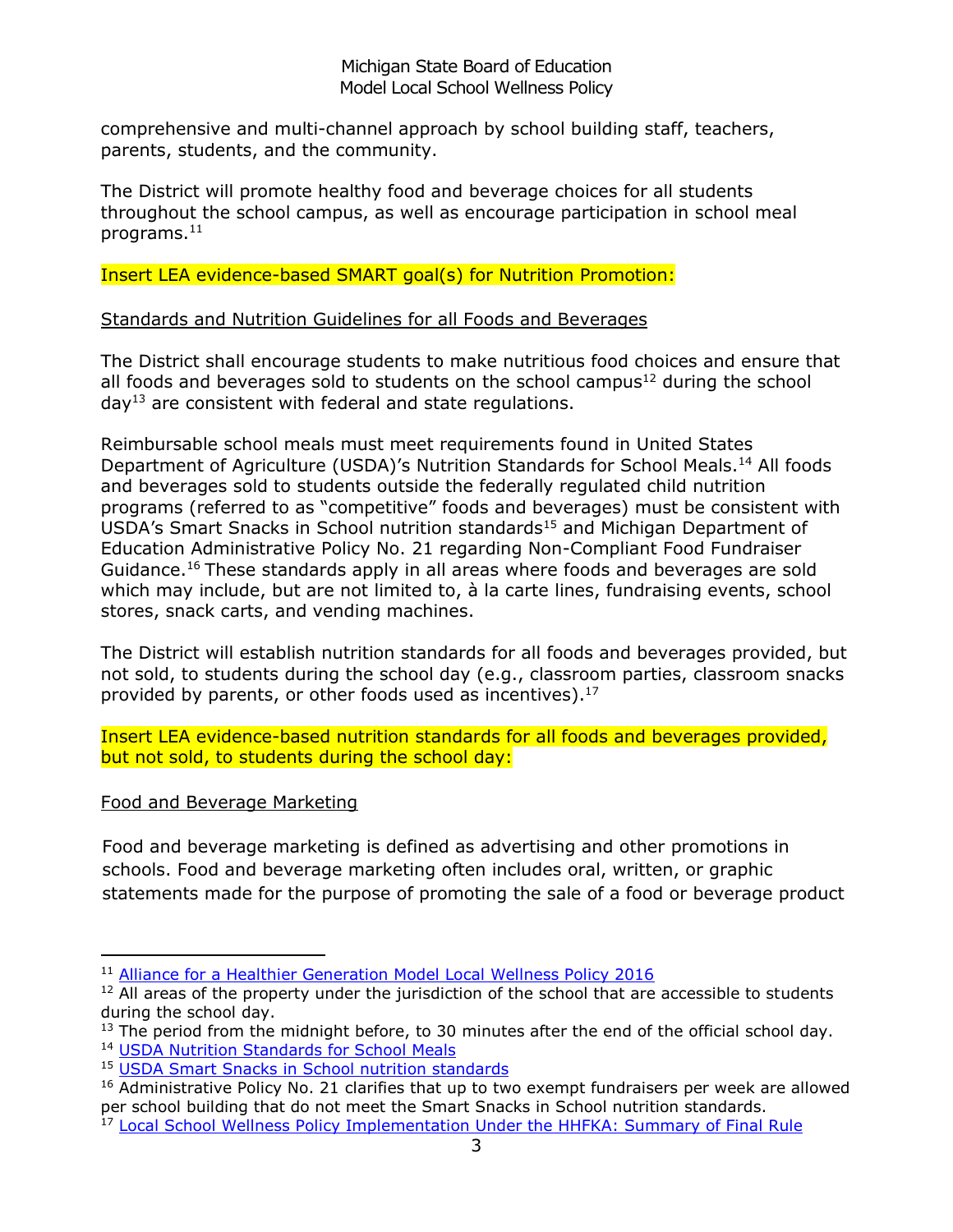made by the producer, manufacturer, seller, or any other entity with a commercial interest in the product.<sup>18</sup>

It is the intent of the District to protect and promote student's health and to provide consistent health-related messaging. Any foods and beverages marketed or promoted to students on the school campus during the school day will meet the USDA Smart Snacks in School nutrition standards.

As the LEA reviews existing contracts and considers new contracts, equipment and/or product purchasing and replacement, decisions will reflect these marketing quidelines. $19$ 

# **Physical Activity and Physical Education**

The District shall offer physical education opportunities that include the components of a quality physical education program. Physical education shall equip students with the knowledge, skills, and values necessary for lifelong physical activity. Physical education instruction shall be aligned with the Michigan Physical Education Grade Level Content Expectations<sup>20</sup> and the Michigan Merit Curriculum Guidelines for Physical Education.<sup>21</sup>

Insert LEA evidence-based SMART goal(s) for Physical Education:

Students, Pre-K-12, shall have the opportunity to participate regularly in supervised physical activities, either organized or unstructured, intended to maintain physical fitness and to understand the short- and long-term benefits of a physically active and healthy lifestyle.<sup>22</sup>

Insert LEA evidence-based SMART goal(s) for Physical Activity:

# **Other School-based Activities that Promote Student Wellness**

The District will implement other evidence-based programs across the school setting to create environments that are conducive to healthy eating and physical activity and convey consistent health messages.

Insert LEA evidence-based SMART goal(s) for other school-based activities that promote student wellness:

<sup>1</sup> <sup>18</sup> Change Lab Solutions. (2014). District Policy Restricting the Advertising of Food and [Beverages Not Permitted to be Sold on School Grounds](http://changelabsolutions.org/publications/district-policy-school-food-ads)

<sup>&</sup>lt;sup>19</sup> [Alliance for a Healthier Generation Model Local Wellness Policy 2016](https://www.healthiergeneration.org/_asset/wtqdwu/14-6372_ModelWellnessPolicy.doc)

<sup>&</sup>lt;sup>20</sup> Michigan Department of Education, Michigan Physical Education Grade Level Content **Expectations** 

<sup>21</sup> Michigan Department of Education, Michigan Merit Curriculum Guidelines for Physical Education

<sup>&</sup>lt;sup>22</sup> [Michigan State Board of Education Model Local Wellness Policy 2005](http://www.michigan.gov/documents/Policy_on_Welness_141434_7.pdf)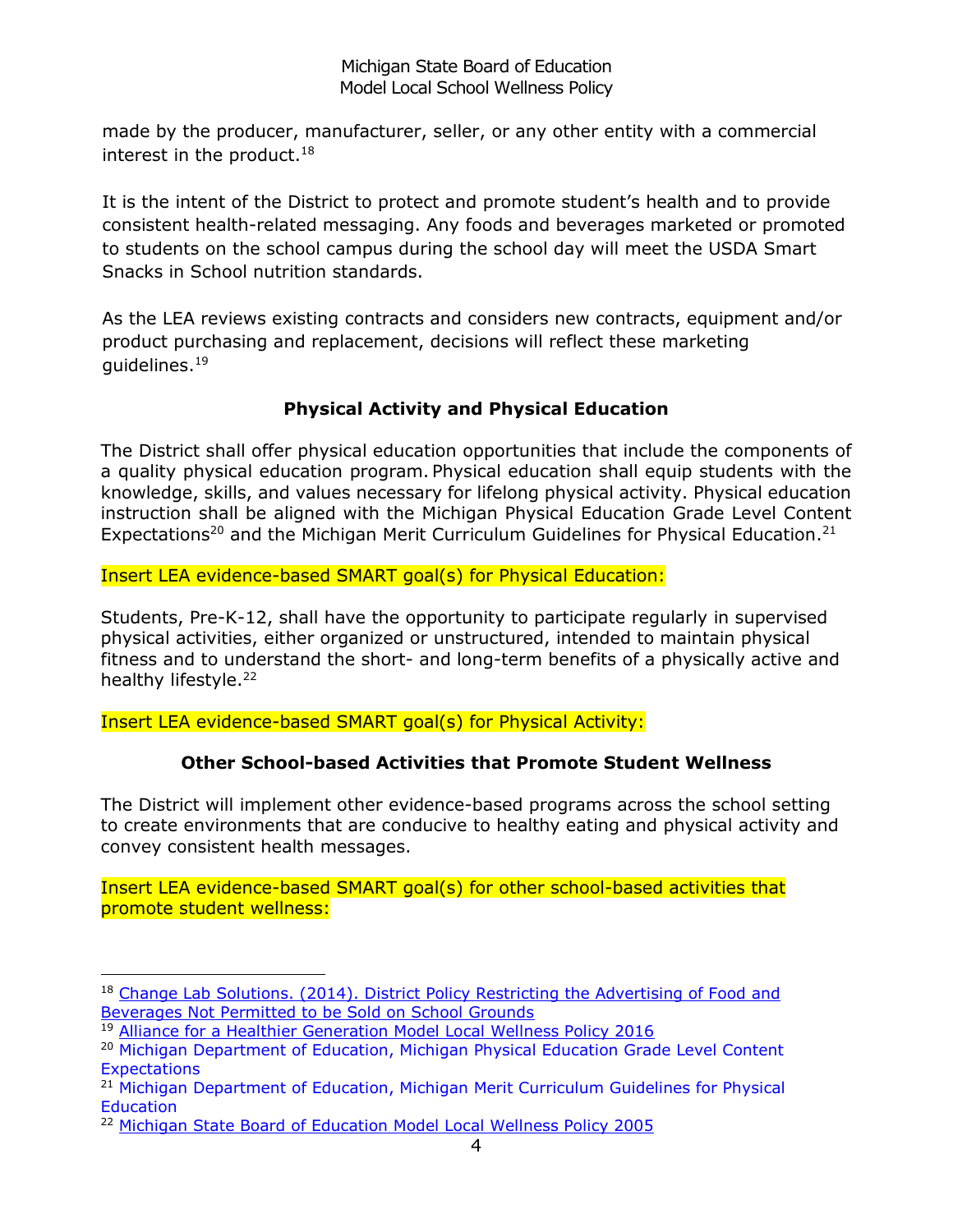# **Implementation, Assessment, Documentation, and Updates**

# Implementation

The District will develop and maintain a plan to manage and coordinate the implementation of this wellness policy. The plan will delineate roles, responsibilities, actions, and timelines specific to each school building.<sup>23</sup> It is recommended that school buildings use the Healthy School Action Tool  $(HSAT)^{24}$  to complete a school-level assessment and create an evidence-based action plan that fosters implementation.

#### Triennial Assessment

The LEA will conduct an assessment of the wellness policy every three years, at a minimum. The assessment will determine: building level compliance with the wellness policy, how the wellness policy compares to model wellness policies, and progress made in attaining the goals of the wellness policy.<sup>25</sup>

The person responsible for the Triennial Assessment is (Title and contact information):

# **Documentation**

The LEA will retain records to document compliance with the wellness policy requirements. Documentation maintained will include: a copy or web address of the current wellness policy, documentation on how the policy and assessments are made available to the public, the most recent assessment of implementation of the policy, and documentation of efforts to review and update the policy, including who was involved in the process, their relationship to the LEA, and how stakeholders were made aware of their ability to participate.<sup>26</sup>

This wellness policy can be found at (Insert direct URL for LEA's wellness policy):

Required documentation will be maintained at (Insert location):

# Updates to the Policy

The LEA will update or modify the wellness policy as appropriate based on the results of the HSAT and Triennial Assessments; as District priorities change; community needs change; wellness goals are met; new health science, information, and technology emerges; and new federal or state guidance or standards are issued. The wellness policy will be updated at least every three years, following the Triennial Assessment.<sup>27</sup>

1

<sup>&</sup>lt;sup>23</sup> [Alliance for a Healthier Generation Model Local Wellness Policy 2016](https://www.healthiergeneration.org/_asset/wtqdwu/14-6372_ModelWellnessPolicy.doc)

<sup>24</sup> [Healthy School Action Tool](http://mihealthtools.org/hsat/)

<sup>&</sup>lt;sup>25</sup> [Local School Wellness Policy Implementation Under the HHFKA: Summary of Final Rule](http://www.fns.usda.gov/sites/default/files/tn/LWPsummary_finalrule.pdf)

<sup>&</sup>lt;sup>26</sup> [Local School Wellness Policy Implementation Under the HHFKA: Summary of Final Rule](http://www.fns.usda.gov/sites/default/files/tn/LWPsummary_finalrule.pdf)

<sup>&</sup>lt;sup>27</sup> [Alliance for a Healthier Generation Model Local Wellness Policy 2016](https://www.healthiergeneration.org/_asset/wtqdwu/14-6372_ModelWellnessPolicy.doc)